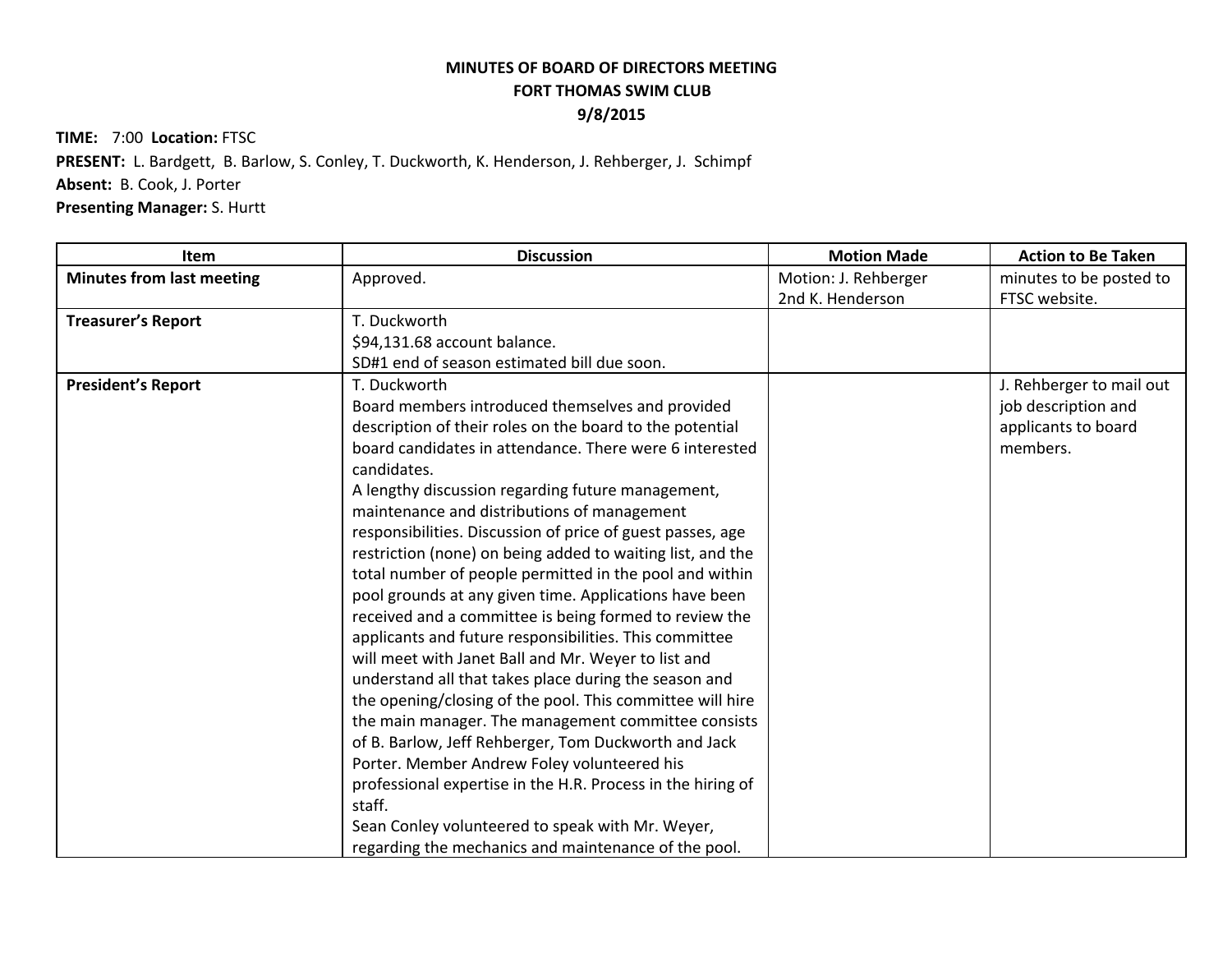|                         | Brandon Barlow and Sandy Hurtt volunteered to speak<br>with Janet Ball regarding the duties of management.<br>Jeff Rehberger had a job description of another local<br>club's manager position for review.                                                                                                                                                                                                                                                                                                                                                                                                               |                                                                                  |  |
|-------------------------|--------------------------------------------------------------------------------------------------------------------------------------------------------------------------------------------------------------------------------------------------------------------------------------------------------------------------------------------------------------------------------------------------------------------------------------------------------------------------------------------------------------------------------------------------------------------------------------------------------------------------|----------------------------------------------------------------------------------|--|
| <b>Manager's Report</b> | S. Hurtt<br>2015 - guest fees \$17,487.50, 1061 passes<br>2014 - guest fees \$15,700, 976 passes<br>Concessions<br>2015 - \$28,321.47<br>2014 - \$27,606.04<br>Coca-Cola credit - \$435.42<br>Pool will be drained in 7 days, bushes at entrance need<br>to be replaced, new drains need to be put in pool. The<br>Billygoat needs replaced and general maintenance on<br>restrooms and storage area needs attention.                                                                                                                                                                                                    |                                                                                  |  |
| Pool & Grounds          | Record board needs repaired,<br>Sean to contact pool companies for bids on filter<br>replacement.<br>Sean recapped the SD1 issues that caused the FTSC to<br>re-route drainage of backwash water and line to baby<br>pool being replaced, as well as future replacement of<br>filter tanks and this year's patching of said tanks. This<br>season the AC was also replaced in the concession stand.<br>Other future items for replacement include roofs and<br>chairs. These discussions took place in the presence of<br>potential candidates for them to understand what the<br>club will be facing during their term. |                                                                                  |  |
| <b>Swim &amp; Dive</b>  | J. Rehberger<br>Great season for swim and dive. Dive coaches returning<br>next year.                                                                                                                                                                                                                                                                                                                                                                                                                                                                                                                                     |                                                                                  |  |
| Membership              | Issued 1 refund for certificate.<br>3 notices of intent to turn in certificate.                                                                                                                                                                                                                                                                                                                                                                                                                                                                                                                                          | L. Bardgett to provide<br>mailing labels to Julie for<br>annual meeting mailing. |  |
| <b>Activities</b>       | No report.                                                                                                                                                                                                                                                                                                                                                                                                                                                                                                                                                                                                               |                                                                                  |  |
| <b>Old Business</b>     | Ash container needed in smoking area.                                                                                                                                                                                                                                                                                                                                                                                                                                                                                                                                                                                    |                                                                                  |  |
| <b>New Business</b>     | Member asked if books are audited regularly - yes.<br>Member asked about baby changing station - it is in<br>baby pool restroom.                                                                                                                                                                                                                                                                                                                                                                                                                                                                                         |                                                                                  |  |